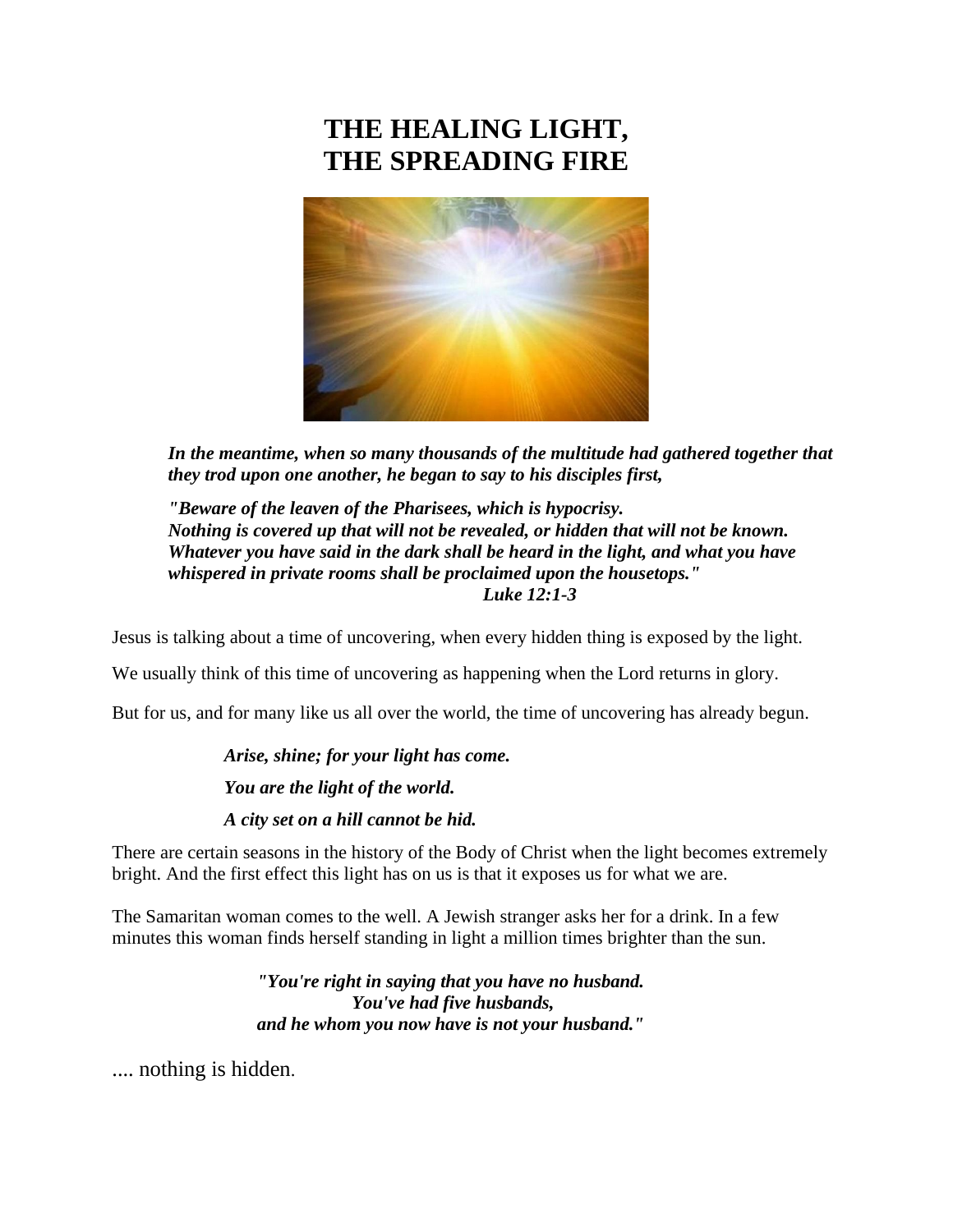## *"Come see a man who told me all that I ever did. Is not this the Messiah?"*

Or, when Peter falls down in the boat before Jesus and cries,

# *"Depart from me, for I am a sinful man, 0 Lord."*

The thing that has him upset is this bright light from which he can't hide.

This light exposes him for what he is.... a sinful man.

When the Spirit says to us, *"Arise, shine, for your light has come,"* we don't feel like arising and shining at first.

Our first reaction to this light is to run and hide.



Our whole life has been hiding, deceiving, covering and pretending. But to "arise and shine" means we don't run away.

We come toward the light and step into the light.



*This is the message we have heard from him and proclaim to you, that God is light and in him is no darkness at all. If we say we have fellowship with him while we walk in darkness, we lie and do not live according to the truth; but if we walk in the light, as he is in the light, we have fellowship with one another, and the blood of Jesus his Son cleanses us from all sin. If we say we have no sin, we deceive ourselves, and the truth is not in us. If we confess our sins, he is faithful and just, and will forgive our sins and cleanse us from all unrighteousness. 1 John 1:5-9*

The Samaritan woman didn't run from the light, she stepped into it .... and her life was transformed by the Lamb of God; cleansed, made new.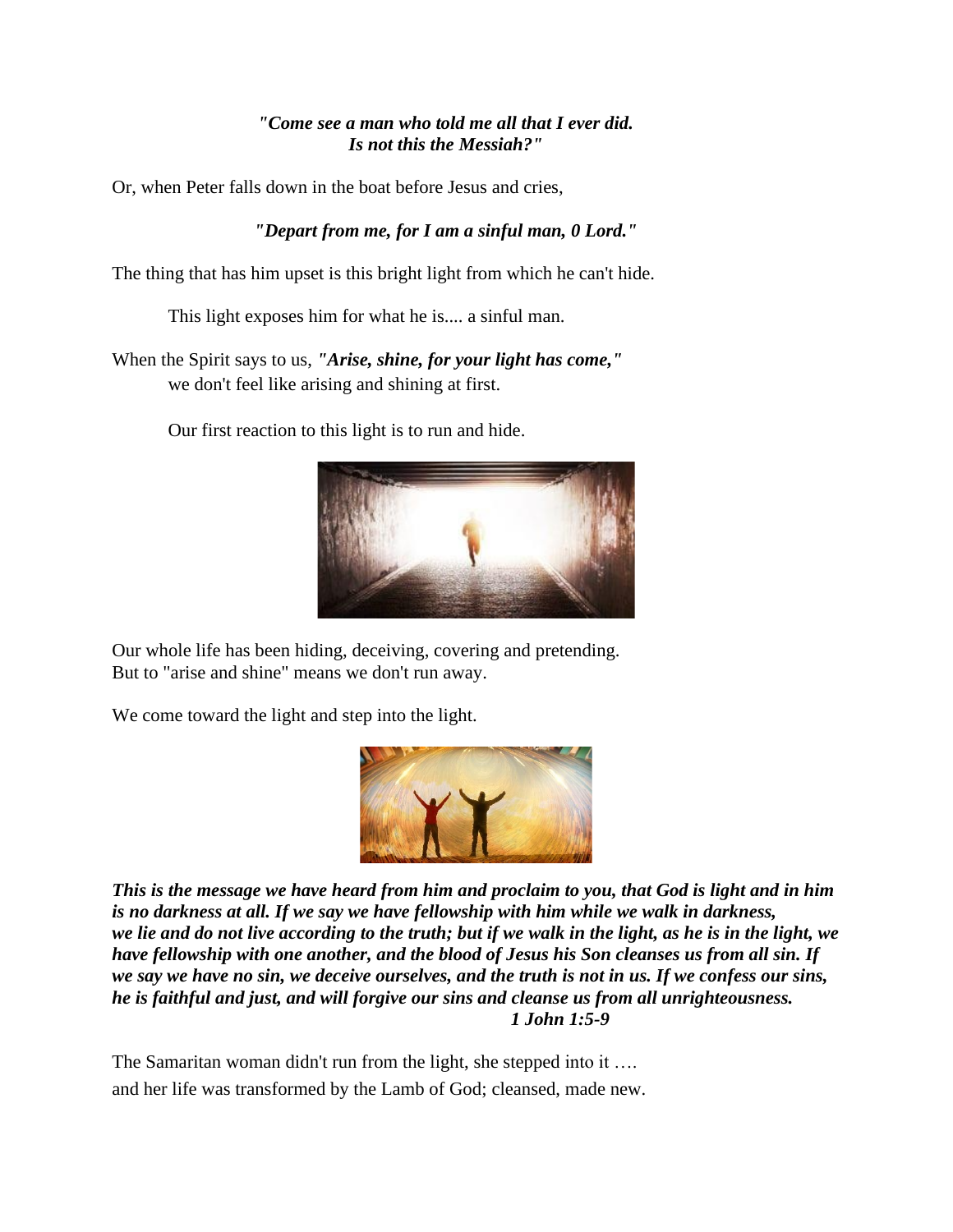And immediately she drew an entire Samaritan village into the light.

Peter cried out for the light to go away and leave him alone. But Jesus said,

## *"Don't be afraid Peter. From now on you will be catching men."*

*Just stay in the light and walk in the light.*

And he did ... Peter spent the rest of his life on earth drawing others into the light.

For reasons that only God knows, the same light that visited the Samaritan woman at the well ... that arrested Peter that day in a fishing boat ... that knocked Paul off his horse outside Damascus, is now visiting us and thousands like us all over the earth. *Your light has come.....*

# *The glory of the Lord has risen upon you...*

The effect this light is having on us is that it's exposing us for what we are ....

in great mercy, in dead seriousness, in holy judgment.

God is peeling the layers of hypocrisy from our lives and showing us to ourselves.

And as this light continues to shine in the coming days, we're going to see things about ourselves that...

we never saw, that we never wanted to see, and that we never wanted to admit.

But these things have to be dealt with if we're going to have a useful place in this revival.

We don't want to admit that we're grossly self-centered, greedy, dishonest, perverse with lust, envious, divisive, cowardly, lazy.

But the first step in the cure is to have these things touched by the finger of God

... even if the touch is painful.

*"Behold, I send my messenger to prepare the way before me, and the Lord whom you seek will suddenly come to his temple; the messenger of the covenant in whom you delight, behold, he is coming, and who can stand when he appears? For he is like a refiner's fire and like fullers' soap; he will sit as a refiner and purifier of silver, and he will purify the sons of Levi and refine them like gold and silver, till they present right offerings to the Lord. Then the offering of Judah and Jerusalem will be pleasing to the Lord as in the days of old and as in former years.*

*Malachi 3:1-5*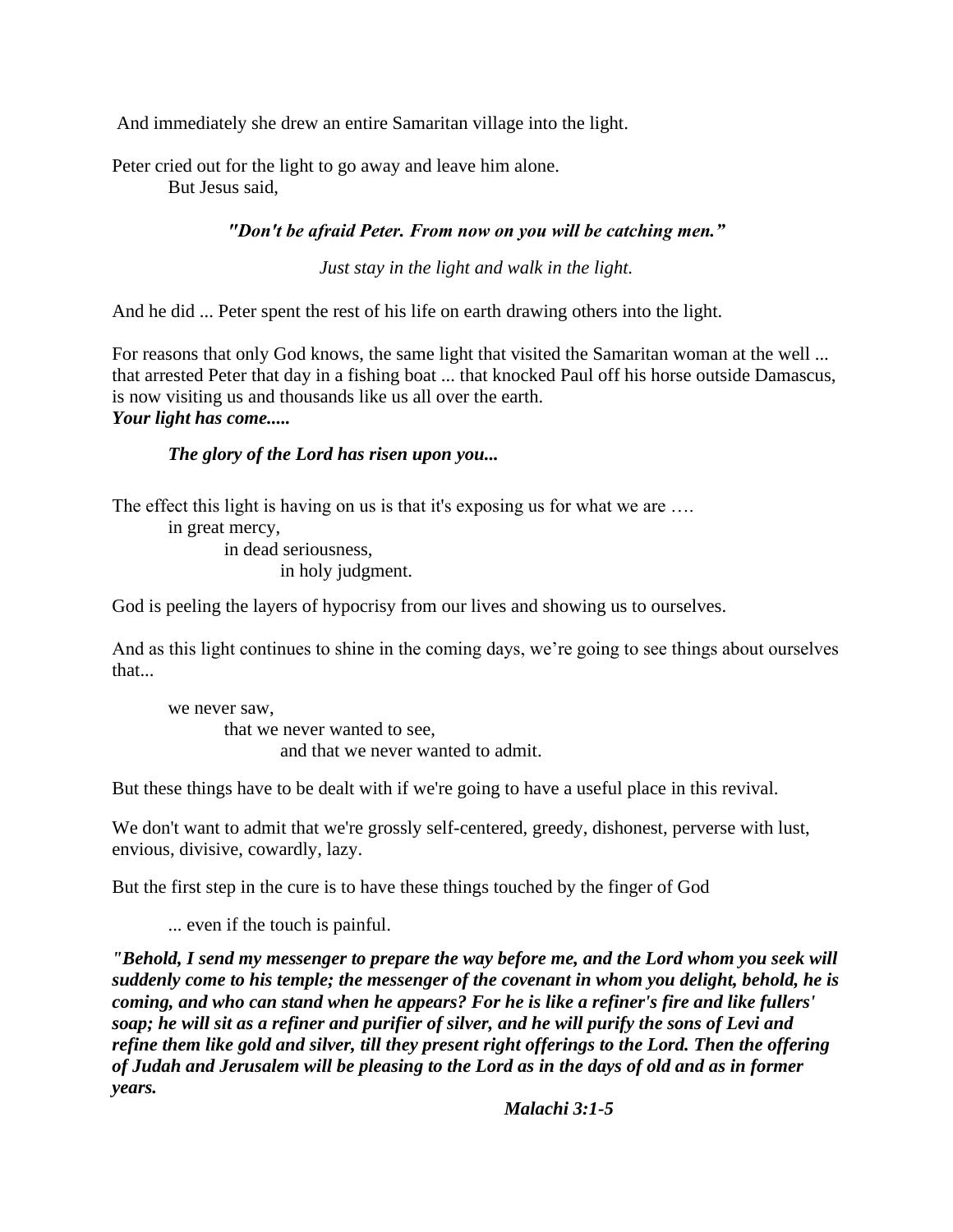

There can't be any life until these things of death in us are exposed and burnt up and we can offer our lives to God in true worship, purify ourselves as living sacrifices, holy and acceptable ... good and acceptable and perfect.

*"For behold, the day comes, burning like an oven, when all the arrogant and all evildoers will be stubble; the day that comes shall burn them up, says the Lord of hosts, so that it will leave them neither root nor branch. But for you who fear my name the sun of righteousness shall rise, with healing in its wings. You shall go forth leaping like calves from the stall.*



# *And you shall tread down the wicked, for they will be ashes under the soles of your feet, on the day when I act, says the Lord of hosts." Malachi 4:1-3*

It starts out as fire burning up the evil until the fire becomes light and the light becomes glory.

# **What does it mean to walk in the light?**

#### **1. To walk in the light means to confess our sins**

... don't hide them, don't mask them ... confess them.

*If we say we have no sin, we deceive ourselves, and the truth is not in us. If we confess our sins, he is faithful and just, and will forgive our sins and cleanse us from all unrighteousness.*

*I John 1:8-9*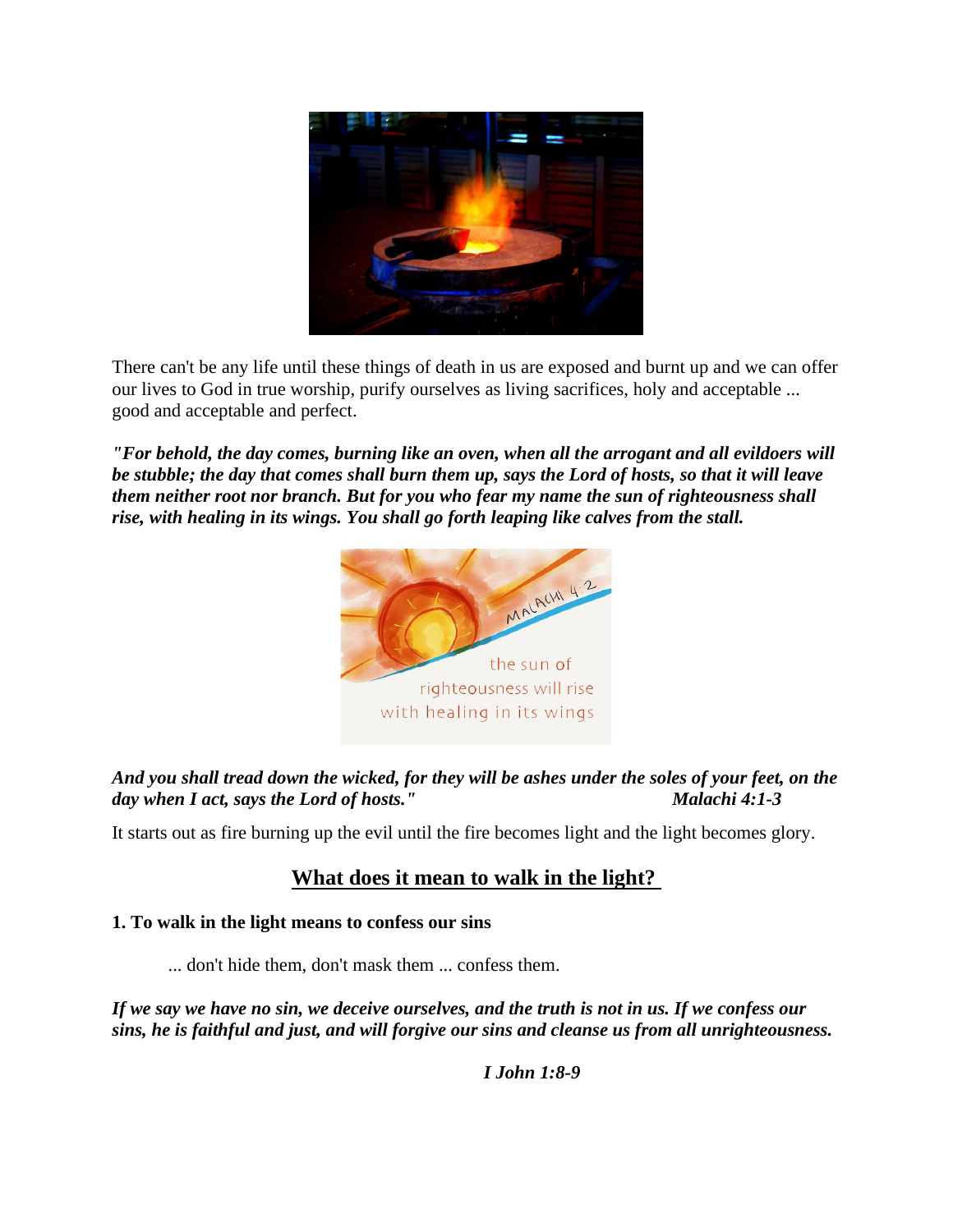When he puts his finger on sin, as Jesus did with the Samaritan woman, with Peter, with Paul

... confess it

..."*Yes, Lord, that's me.*

*Yes, Lord, that's what I am."*



He's not trying to demoralize us.

He has come to heal us.

And he can only heal us if we confess these sins that he uncovers.

## **2. To walk in the light is to receive his forgiveness.**

Instead of trying to cover our sin sick hearts with a thousand masks, let the Lamb cover our hearts with his blood.

*... but if we walk in the light, as he is in the light, we have fellowship with one another, and the blood of Jesus his Son cleanses us from all sin ... If we confess our sins, he is faithful and just, and will forgive our sins and cleanse us from all unrighteousness.*

... forgiveness, cleansing. "Your sins are forgiven." He can only say this when we bring our sins to him.

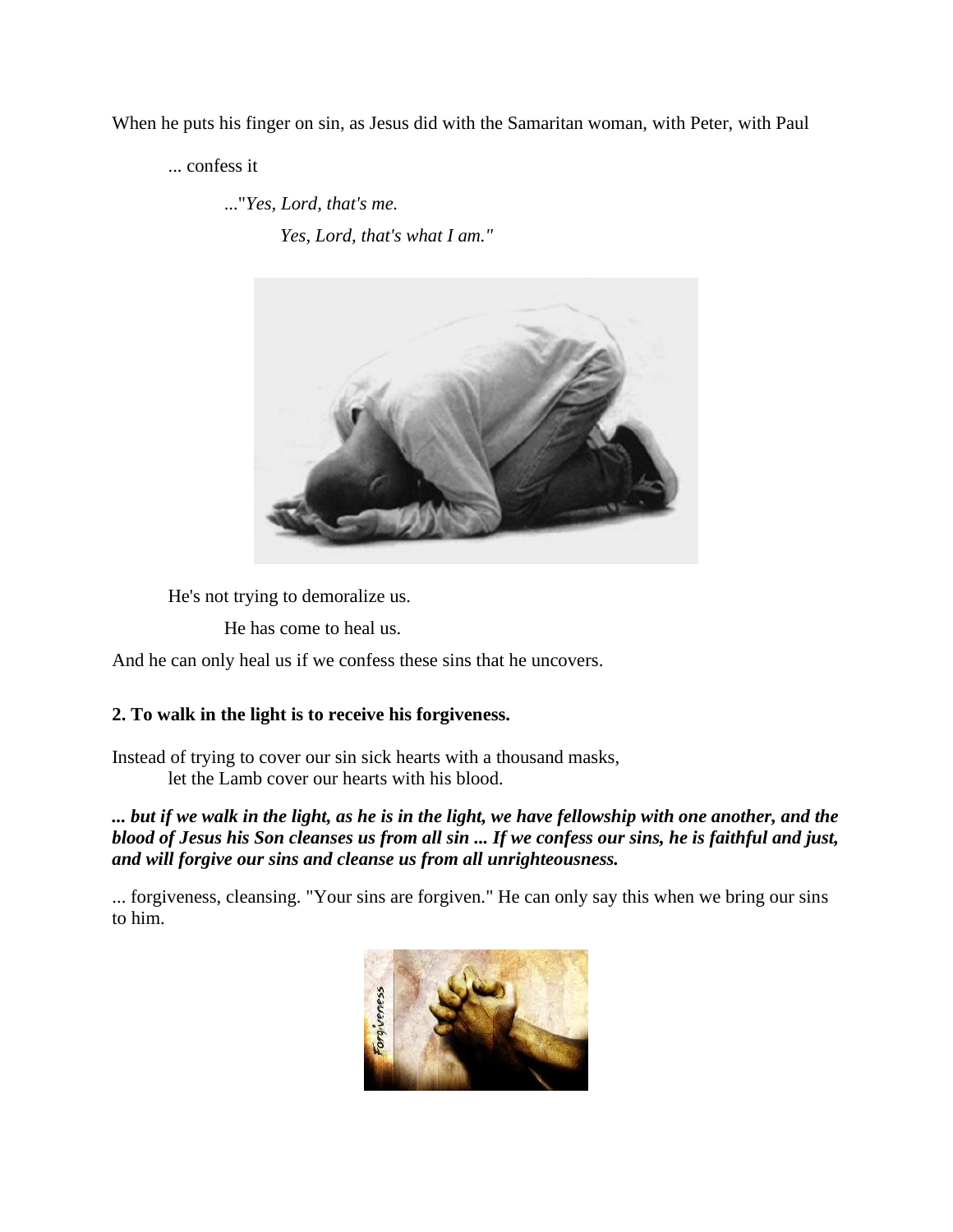#### **3. To walk in the light is to embrace his fire.**

Once we've confessed our sins and received forgiveness, we stand in this world as Jesus stood: as agents of redemption. We carry a cross as Jesus did... we enter into the same fire that enveloped Jesus.

*Beloved, do not be surprised at the fiery ordeal which comes upon you to prove you, as though something strange were happening to you. But rejoice in so far as you share Christ's sufferings, that you may also rejoice and be glad when his glory is revealed. If you are reproached for the name of Christ, you are blessed, because the spirit of glory and of God rests upon you. But let none of you suffer as a murderer, or a thief, or a wrongdoer, or a mischiefmaker; yet if one suffers as a Christian, let him not be ashamed, but under that name let him glorify God. For the time has come for judgment to begin with the household of God; and if it begins with us, what will be the end of those who do not obey the gospel of God?*

*I Peter 4:12-17*

**Power**

…divine power … healing …redeeming power

will flow out from those who embrace this fire.



*"I came to cast fire upon the earth; and would that it were already kindled! I have a baptism to be baptized with; and how I am constrained until it is accomplished!" Luke 12:49-50*

Jesus cast fire on earth by being baptized with fire at the cross... When that fire fell on him at Calvary it didn't die away in the rain as the fire that came to Elijah's sacrifice.

It kept burning ... it spread.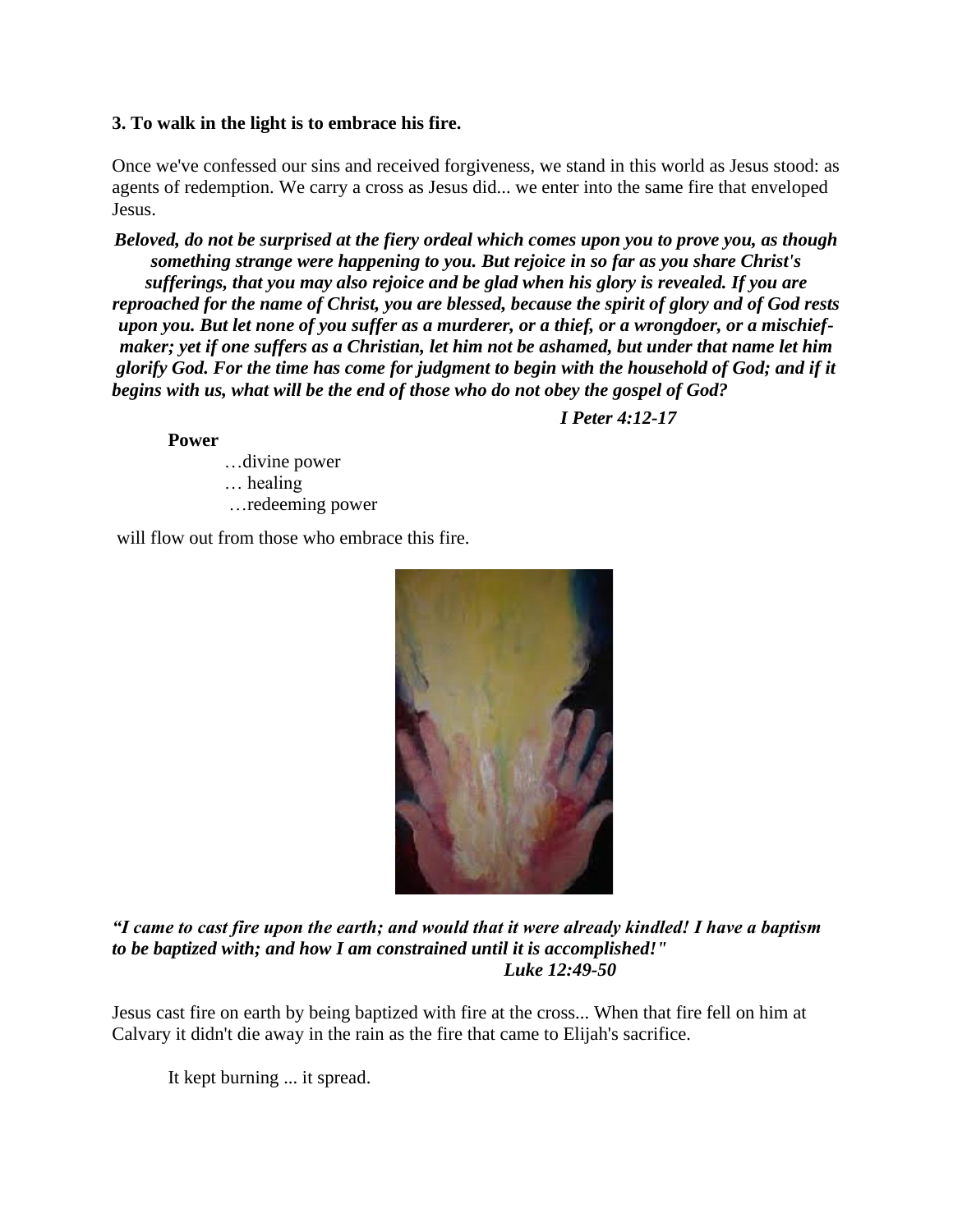It spread from Calvary to Jerusalem, Judea, Samaria ... the whole earth.

It's burning still.

It's burning hotter than ever. Now we are the ones who spread that fire.

And we spread that fire by first embracing it ourselves,

by being baptized with it,

by welcoming it into our lives.



# *Arise, shine; for your light has come.*

And that light comes to us as the fire of God that judges, cleanses, heals, purifies, restores.

When we embrace that fire and are cleansed by it, immediately it spreads from us to others.

*For behold, darkness shall cover the earth and thick darkness the peoples. But the Lord will arise upon you and his glory will be seen upon you. And nations shall come to your light, and kings to the brightness of your rising. Isaiah 60:2-3*

But before the nations can come to our light and kings to the brightness of our rising,

… we have to respond to this light

… this fire

… this glory which has come to us